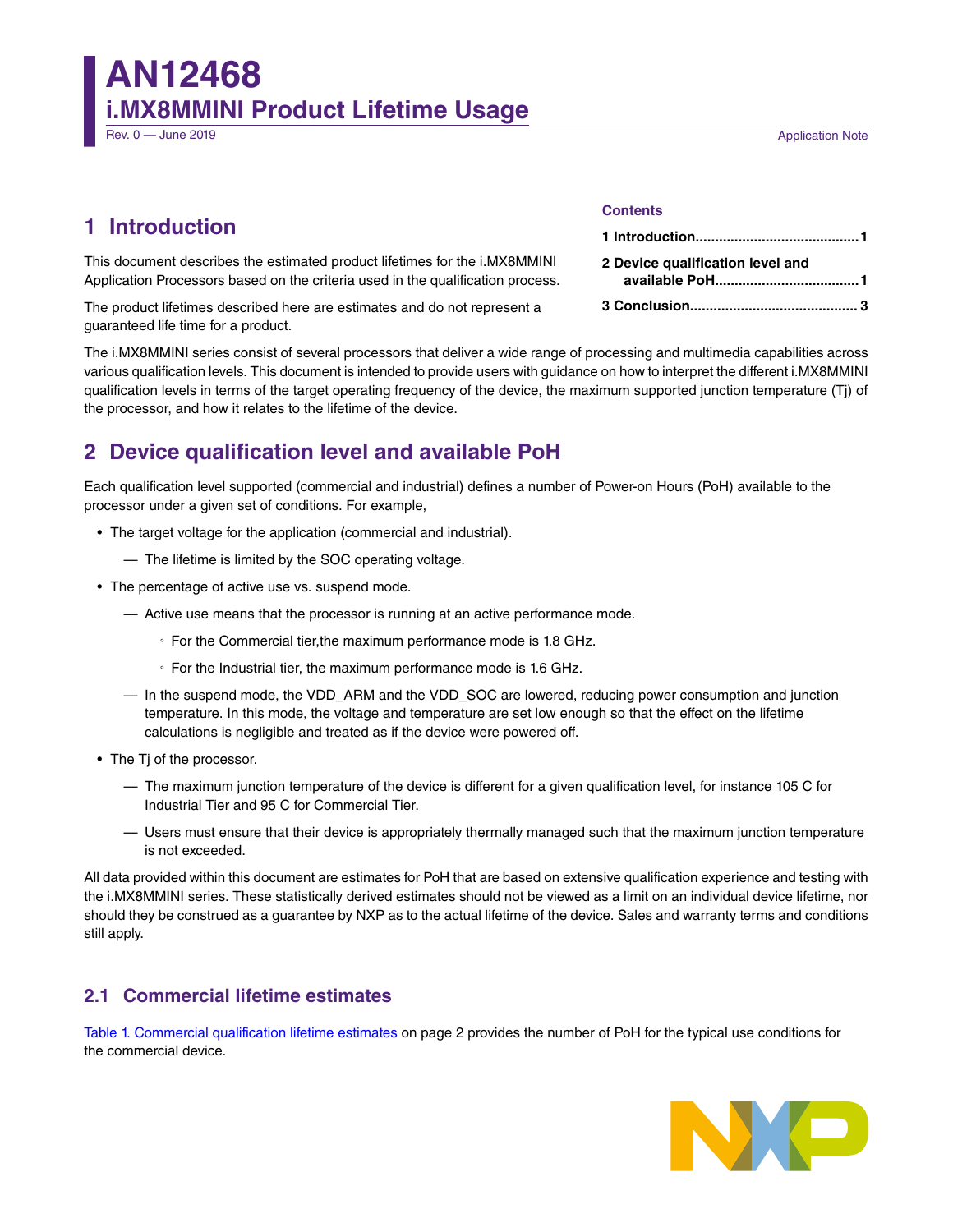| $^{\circ}$ Operating voltage $ $ Arm $^{\circ\!\!\circ}$ core speed |       | <b>PoH</b> | <b>SOC operating</b><br>volatage | Arm core<br>operating voltage |               |
|---------------------------------------------------------------------|-------|------------|----------------------------------|-------------------------------|---------------|
|                                                                     | (MHz) | (Hrs)      | (V)                              | (V)                           | $(^{\circ}C)$ |
| Typical                                                             | 1800  | 63,602     | 0.85                             | 1.0                           | 95            |
| Maximum                                                             | 1800  | 29,137     | 0.9                              | 1.05                          | 95            |

<span id="page-1-0"></span>**Table 1. Commercial qualification lifetime estimates**

Figure 1. on page 2 establishes guidelines for estimating PoH as a function of junction temperature. PoH can be read directly from the curves below to determine the necessary trade-offs to junction temperature at the maximum CPU frequency.



## **2.2 Industrial qualification**

[Table 2. Industrial qualification lifetime estimates](#page-2-0) on page 3 provides the number of PoH for the typical use conditions for the industrial device.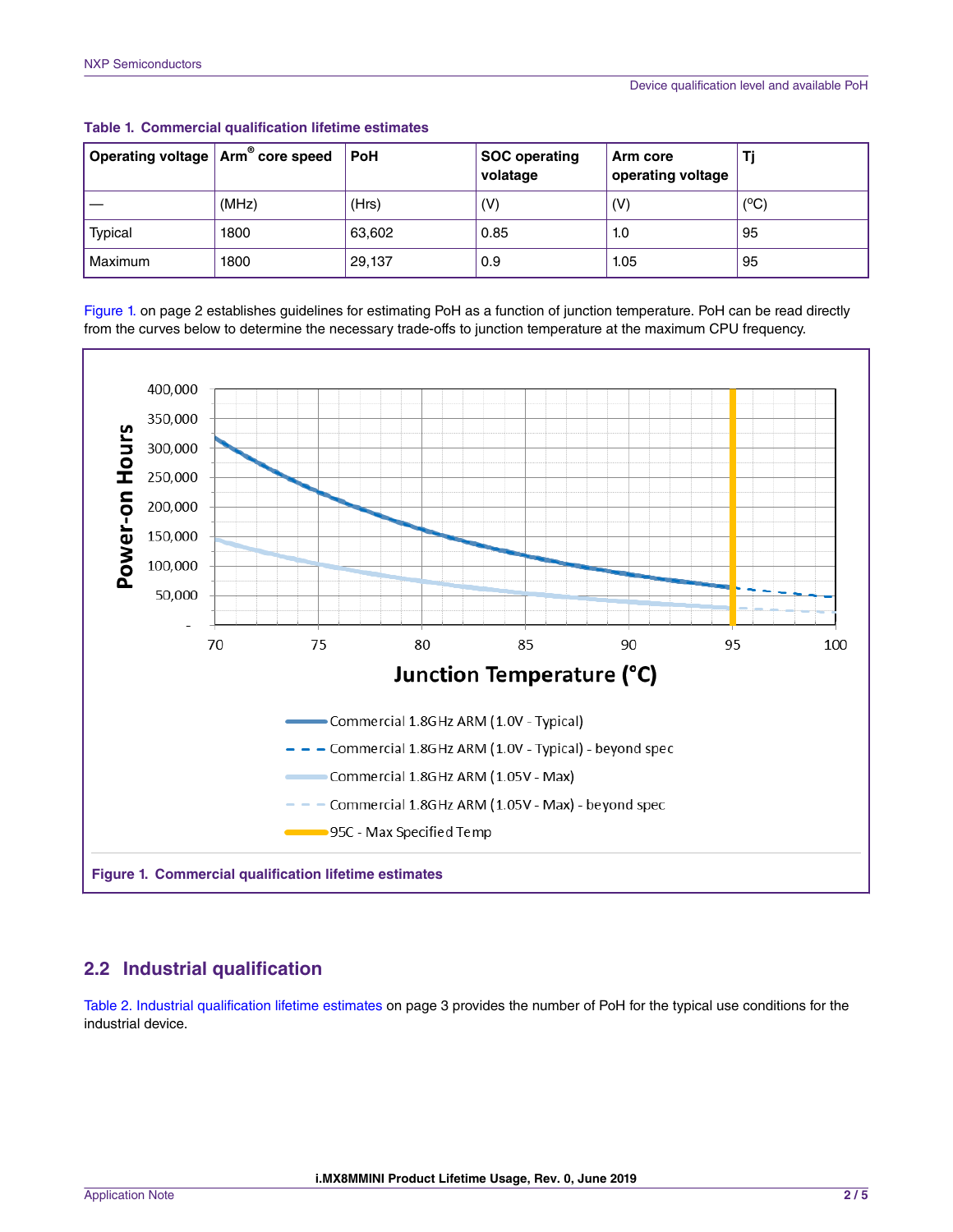| Operating voltage   Arm core speed |       | <b>PoH</b> | <b>SOC operating</b><br>volatage | Arm core<br>operating voltage |      |
|------------------------------------|-------|------------|----------------------------------|-------------------------------|------|
|                                    | (MHz) | (Hrs)      | (V)                              | (V)                           | (°C) |
| Typical                            | 1600  | 80,615     | 0.85                             | 0.95                          | 105  |
| Maximum                            | 1600  | 35,481     | 0.9                              | 1.0                           | 105  |

<span id="page-2-0"></span>**Table 2. Industrial qualification lifetime estimates**

Figure 2. on page 3 establishes guidelines for estimating PoH as a function of junction temperature. PoH can be read directly from the curves below to determine the necessary trade-offs to junction temperature at the maximum CPU frequency.



# **3 Conclusion**

Selecting the optimal operating performance point and thermal envelope is a paramount to meet the application lifetime targets. Trade-offs between the target operating voltage/frequency of the device and the operating Tj of the processor can greatly improve the lifetime of the device.

Lowering the operating junction temperature in the application is the most effective means to increase the lifetime of the device without affecting the performance of the device. This can be accomplished by increasing the thermal dissipation capacity in the application. In cases where the thermal properties cannot be altered, a lower operating voltage can be used to increase the lifetime of the device. Lowering the voltage may result in lowered performance; the operating frequency may have to be adjusted lower to match the voltage as specified in the datasheet.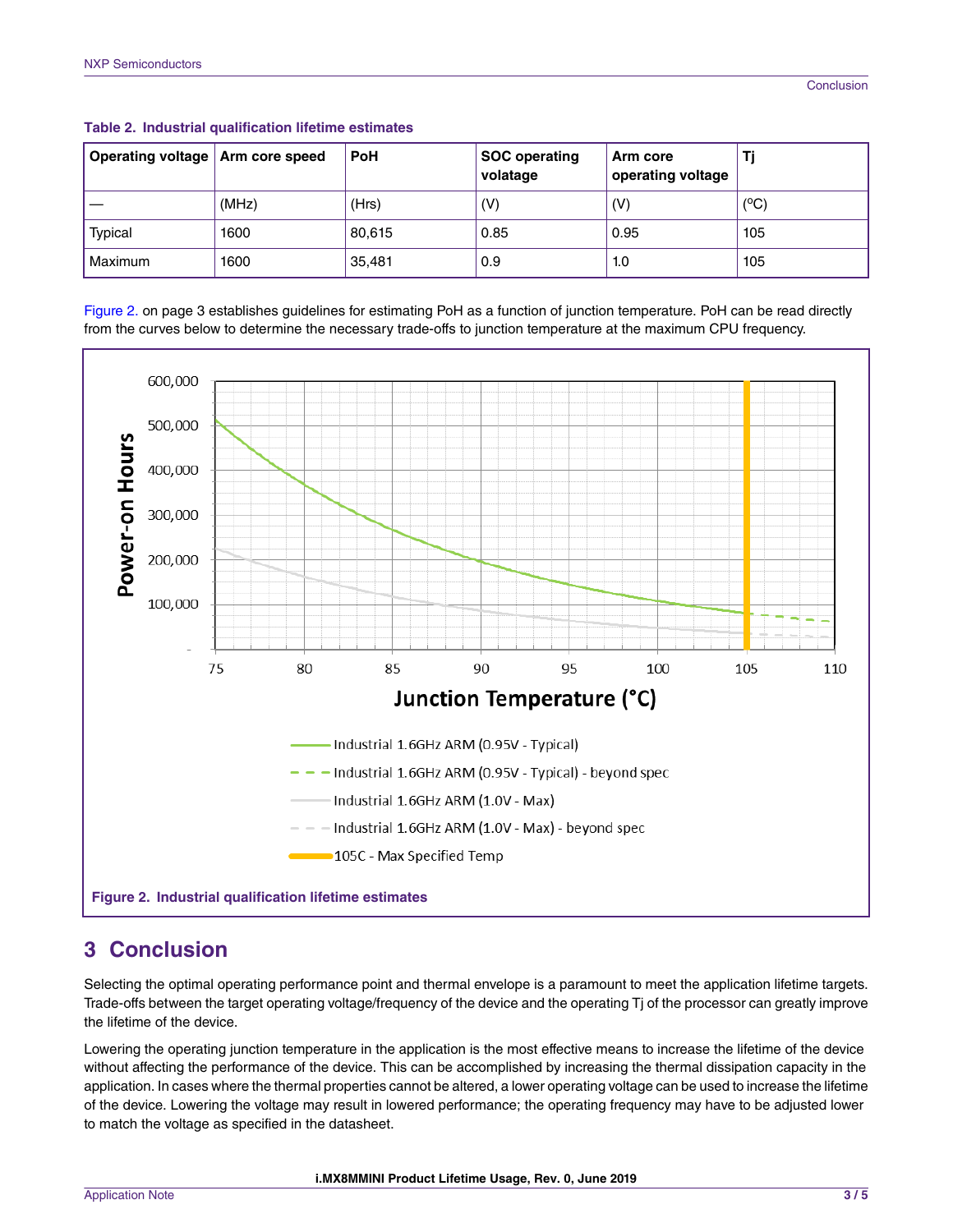The data and examples provided in this application note help users determine the estimated lifetime for their particular application.